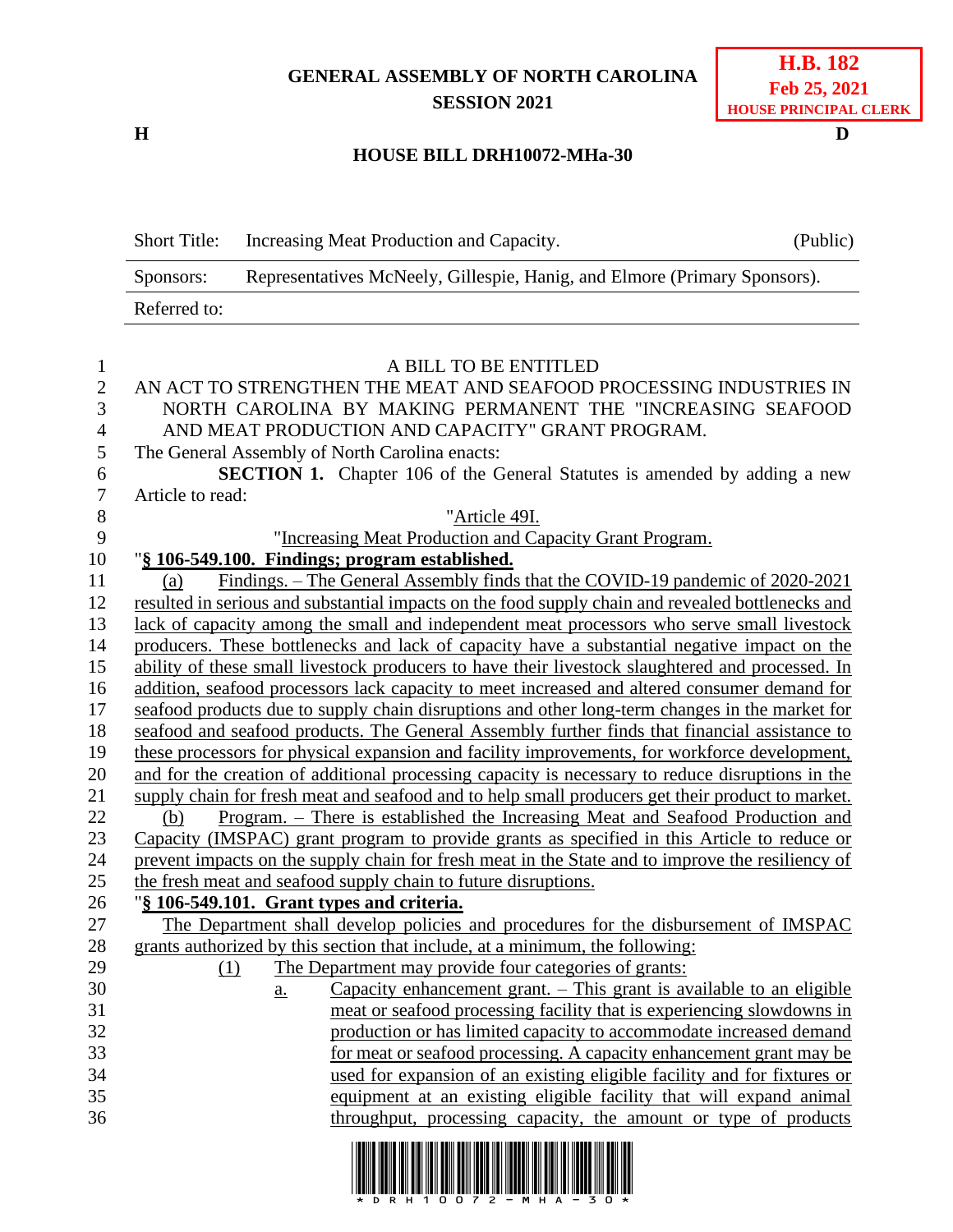|     |          |                   | <b>General Assembly Of North Carolina</b>                                                                                                 | <b>Session 2021</b> |
|-----|----------|-------------------|-------------------------------------------------------------------------------------------------------------------------------------------|---------------------|
|     |          |                   | produced, or processing speed. A grant under this sub-subdivision may                                                                     |                     |
|     |          |                   | not exceed five hundred thousand dollars (\$500,000).                                                                                     |                     |
|     |          | <u>b.</u>         | Workforce development grant. – This grant is available to an eligible                                                                     |                     |
|     |          |                   | meat or seafood processing facility that is experiencing slowdowns in                                                                     |                     |
|     |          |                   | production or has limited capacity to accommodate increased demand                                                                        |                     |
|     |          |                   | for meat or seafood processing due to workforce limitations or                                                                            |                     |
|     |          |                   | reductions due to a pandemic or other natural disaster. A workforce                                                                       |                     |
|     |          |                   | development grant may be used for educational and workforce training                                                                      |                     |
|     |          |                   | provided either by the facility or by an institution of higher education.                                                                 |                     |
|     |          |                   | A grant under this sub-subdivision may not exceed one hundred                                                                             |                     |
|     |          |                   | thousand dollars (\$100,000).                                                                                                             |                     |
|     |          | $\underline{c}$ . | Planning grant. $-$ This grant is available to a nonprofit entity or                                                                      |                     |
|     |          |                   | institution of higher education to complete feasibility or siting studies                                                                 |                     |
|     |          |                   | for a new eligible meat processing facility. No more than five percent                                                                    |                     |
|     |          |                   | (5%) of funds available in any grant cycle may be used for grants under                                                                   |                     |
|     |          |                   | this sub-subdivision.                                                                                                                     |                     |
|     |          | <u>d.</u>         | New facility development grant. – This grant is available to provide                                                                      |                     |
|     |          |                   | matching funds to persons or entities seeking to develop a new meat                                                                       |                     |
|     |          |                   | or seafood processing facility. A new facility development grant may                                                                      |                     |
|     |          |                   | be used for construction of a new building, for upfit and renovation of                                                                   |                     |
|     |          |                   | an existing building, and for fixtures or equipment. To receive a grant                                                                   |                     |
|     |          |                   | under this sub-subdivision, the grantee must demonstrate that the new                                                                     |                     |
|     |          |                   | meat or seafood processing facility will provide additional needed                                                                        |                     |
|     |          |                   | capacity by either (i) serving a currently underserved area or (ii)                                                                       |                     |
|     |          |                   | producing a meat or seafood product not currently produced in the<br>State. A grant under this sub-subdivision may not exceed one million |                     |
|     |          |                   | dollars (\$1,000,000).                                                                                                                    |                     |
| (2) |          |                   | Eligible facility. $-$ For purposes of this section, an eligible meat or seafood                                                          |                     |
|     |          |                   | processing facility is a food processing facility that meets both of the                                                                  |                     |
|     |          |                   | following requirements:                                                                                                                   |                     |
|     |          | $a_{\cdot}$       | The plant contracts with independent livestock producers or seafood                                                                       |                     |
|     |          |                   | harvesters to process animals or seafood.                                                                                                 |                     |
|     |          | <u>b.</u>         | The United States Department of Agriculture (USDA) contracts with                                                                         |                     |
|     |          |                   | Department inspectors to conduct federal inspection activities                                                                            |                     |
|     |          |                   | authorized by the Talmadge-Aiken Act of 1962 (7 U.S.C. § 1633) at                                                                         |                     |
|     |          |                   | the plant, the plant is otherwise regulated by the USDA or the FDA,                                                                       |                     |
|     |          |                   | or the plant is a State-inspected facility.                                                                                               |                     |
|     | (3)      |                   | Prioritization. – The Department may prioritize projects that will create                                                                 |                     |
|     |          |                   | additional jobs.                                                                                                                          |                     |
|     | $\Delta$ |                   | $Cost\text{-}sharing.$ – Recipients shall provide matching funds for a grant under                                                        |                     |
|     |          |                   | sub-subdivisions $(1)a$ , $(1)b$ , or $(1)c$ . of this section in the amount of one dollar                                                |                     |
|     |          |                   | $($1.00)$ from nongrant sources for every two dollars $($2.00)$ provided by the                                                           |                     |
|     |          |                   | grant. Recipients shall provide matching funds for a grant under                                                                          |                     |
|     |          |                   | sub-subdivision $(1)d$ , in the amount of one dollar $(\$1.00)$ from nongrant                                                             |                     |
|     |          |                   | sources for every one dollar (\$1.00) provided by the grant.                                                                              |                     |
|     | (5)      |                   | Clawback. – The following clawback provisions apply to grants under this                                                                  |                     |
|     |          | Article:          |                                                                                                                                           |                     |
|     |          | $\underline{a}$ . | With respect to new facility development grants, the Department shall<br>require the recipient to keep the new meat or seafood processing |                     |
|     |          |                   | facility in service for a minimum term of five years. If the facility does                                                                |                     |
|     |          |                   | not remain in service for the required term, the Department shall                                                                         |                     |
|     |          |                   |                                                                                                                                           |                     |